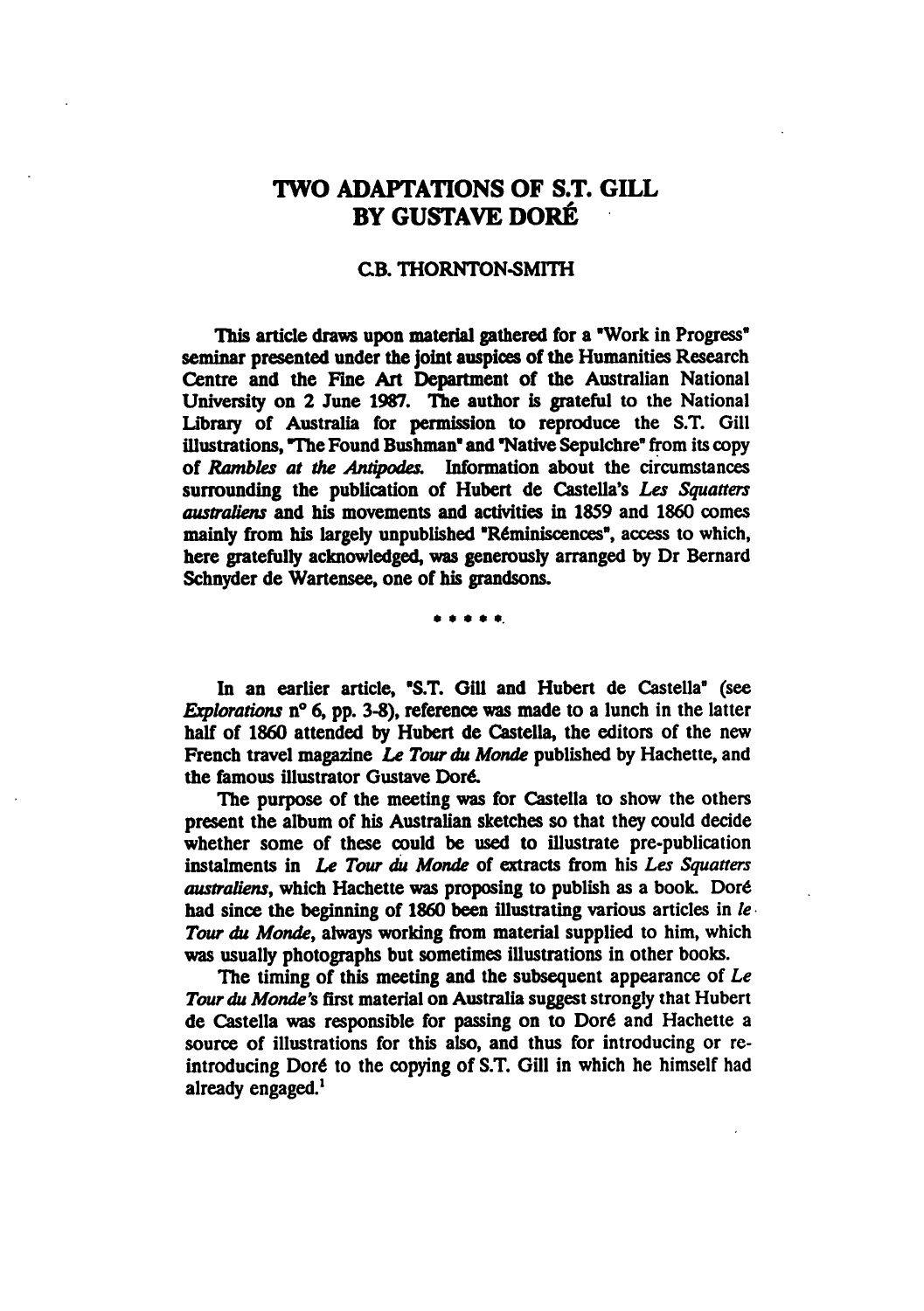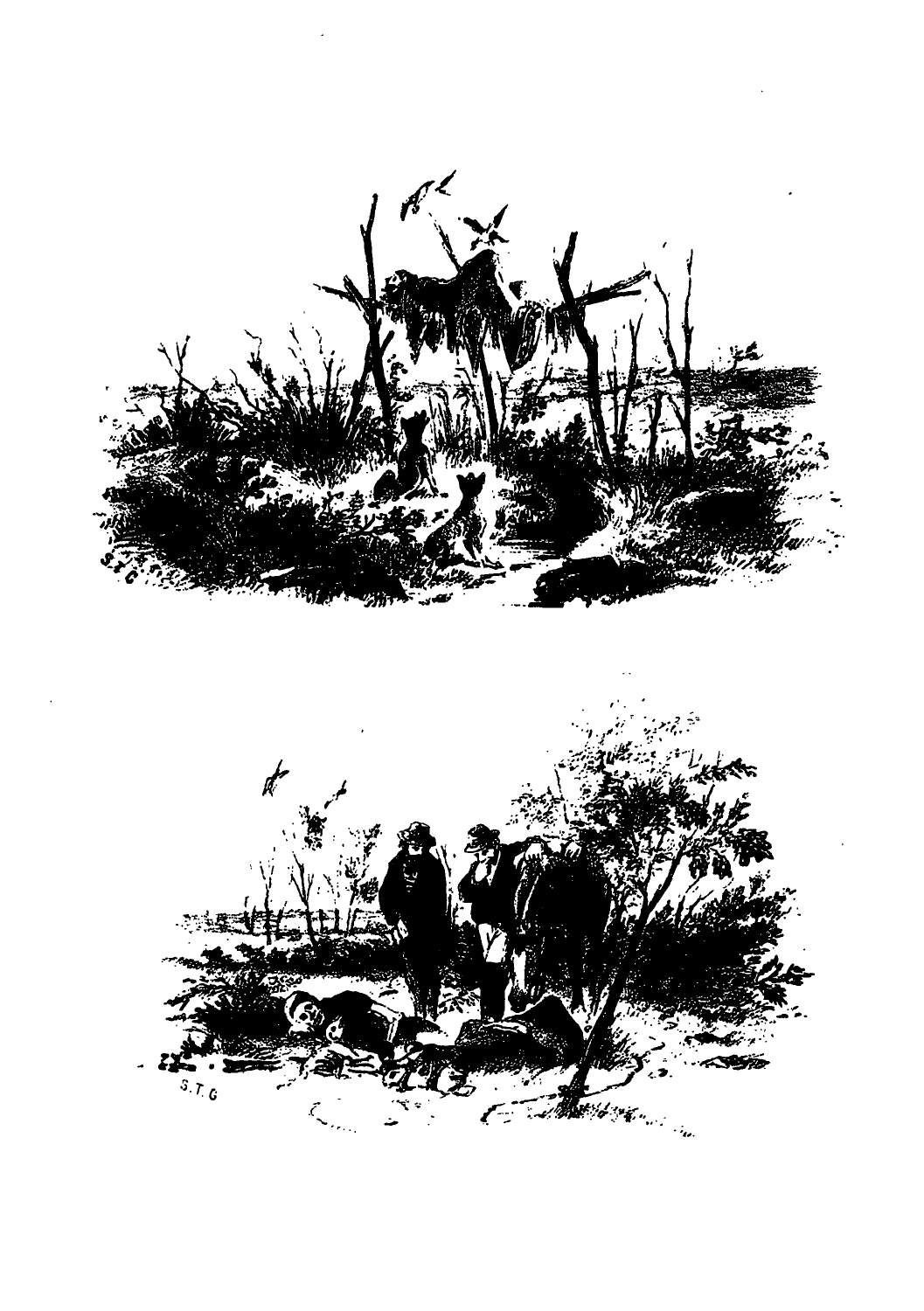

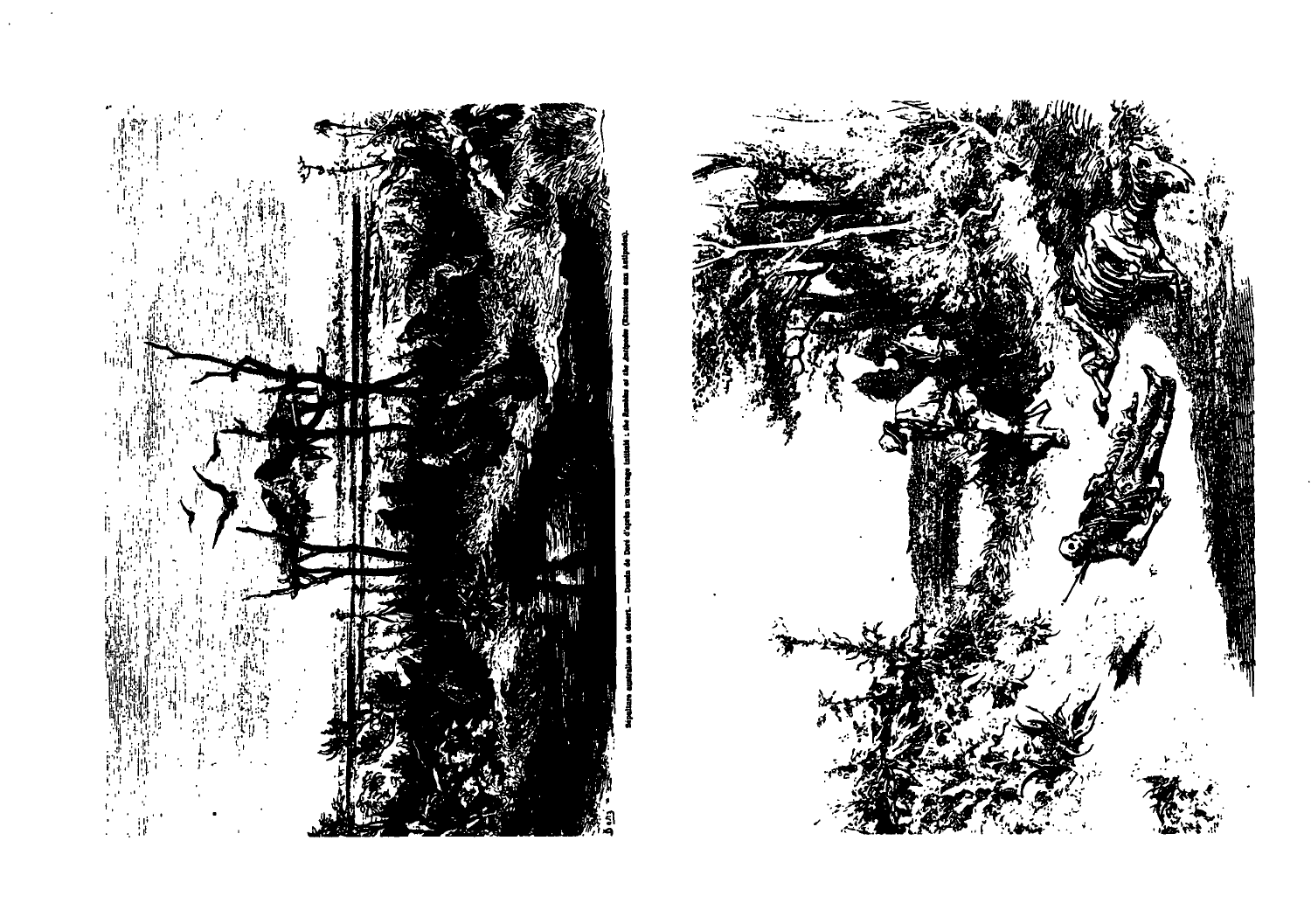However, a digression is first necessary to explain the background of this. In Les Squatters australiens, Hubert makes a friendly reference to Dr Edward Wilson, former editor of the Melbourne Argus, as someone who had been active in acclimatizing exotic animals in Australia. As Wilson's interest in acclimatization seems to have begun after Hubert's departure from the colony,<sup>2</sup> one must assume that there was some subsequent contact between them, apart from any acquaintance they may have had with one another in Melbourne, although if this took place it must have been a matter of Wilson's geniality and moderation of past attitudes overcoming Hubert's aversion for what had been his extreme anti-La Trobe and anti-Squatter policies.<sup>3</sup> As Wilson made a trip to England in 1859-60, and as Hubert had also been there during that time and made contact with a number of former Victorian acquaintances, they quite possibly met there.

It is not known whether Wilson's trip had any connection with the anonymous publication of his Rambles in the Antipodes in 1859,<sup>4</sup> but we can be certain that Hubert, himself completing a book on Australia at the time, would have come into possession of a copy of it. Rambles in the Antipodes was illustrated by twelve tinted lithographs after drawings by S.T. Gill, some of them apparently created for this commission, but others reusing various of his favourite subjects. None of the subjects was more than coincidentally specific to Wilson's text; the captions indicated typical scenes, as in his gold-fields series, and they were placed at regular intervals in the book coinciding with the gatherings. Among them were "The Found Bushman" (facing p. 32) and "Native Sepulchre" (facing p. 160).

In one of the September 1860 issues of Le Tour du Monde there appeared an article entitled "De Sydney à Adélaïde (Australie du Sud) -Notes extraites d'une correspondance particuliere" (From Sydney to Adelaide (South Australia) - Notes taken from a private correspondence).<sup>5</sup> The latter part of the title is an ingenious attempt to nullify the point of any search for a source, but there is internal evidence that the piece is a concoction. The itinerary followed by the anonymous writer has no practical rationale, but an obvious didactic one; the material does not read as though it comes from private letters, and the writer promises to give further information about developments in Australia in subsequent letters, as though to prepare the way for future articles.

In fact the piece is evidence of how demand for descriptions of Australia had outstripped genuine supply at a time when French naval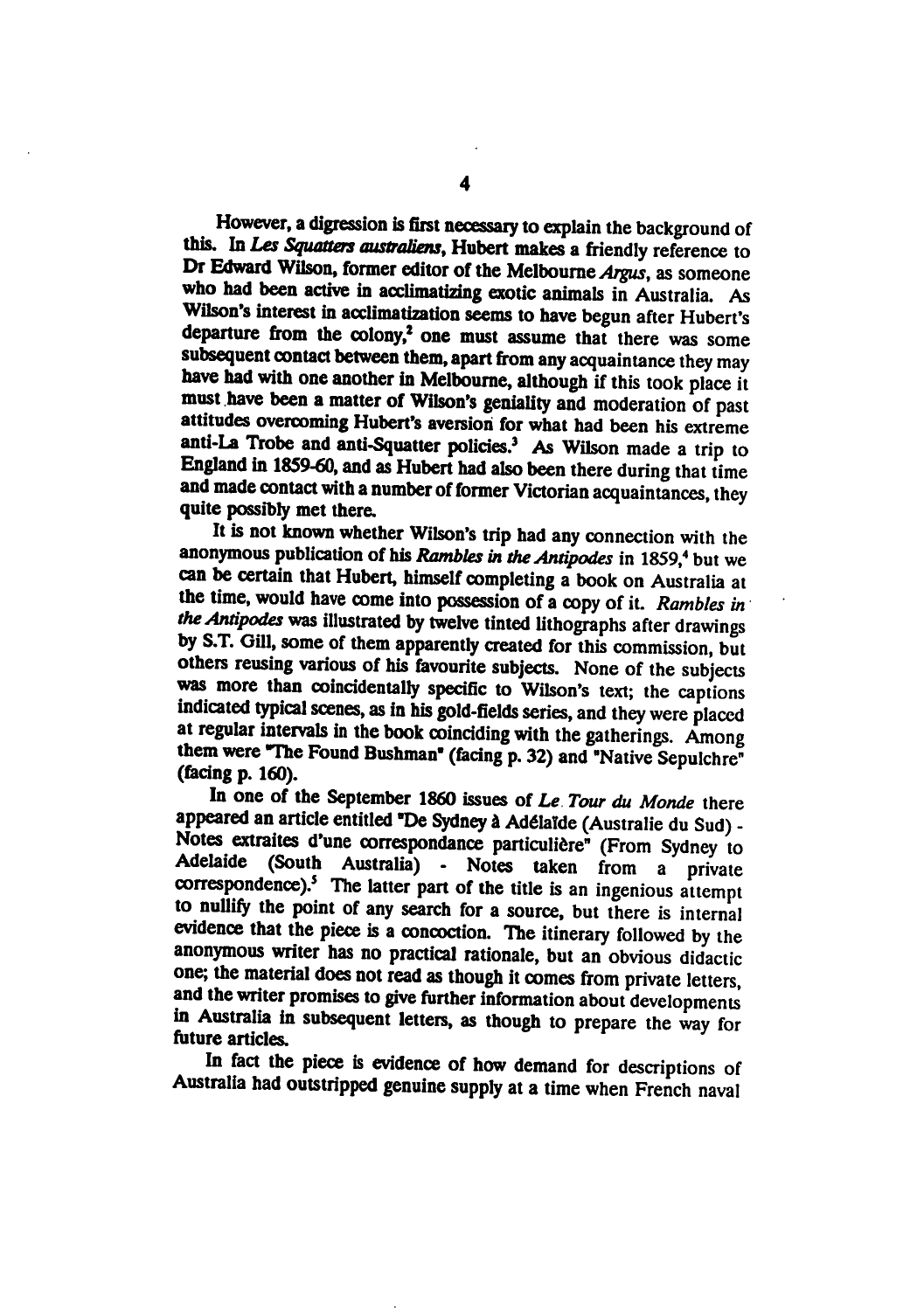expeditions, which had produced very full accounts, were a thing of the past, yet when news of the gold rushes had excited a new interest in Australia. Over half of the text is a translation cum adaptation of Edward Wilson's description of a boat trip down the Murray and a visit to South Australia, which makes one confident that sources for the rest of this "private correspondence" could be found with a little searching.

The text also incorporates references to justify the four illustrations used. Two of these are from Major T.L. Mitchell's Three Expeditions into the Interior of Eastern Australia... (1839). The other two are by Gustave Doré "d'après the Rambles at the Antipodes" [sic]. The first "Sépulture australienne au désert" is a copy of Gill's "Native Sepulchre", while the second, "Restes d'un voyageur retrouvé par ses compagnons dans les déserts de Lac Torrens" (Remains of a traveller found by his companions in the Lake Torrens desert),<sup>6</sup> is a copy of his "The Found Bushman".7

The "Native Sepulchre" subject is one which Gill had first done as water-colour in 1839, after which it was very rapidly plagiarized. His broadly indicated background shows simply very sparse scrub, and his two dingoes, not particularly well executed, have a puppy-like innocence about them.

In contrast to S.T. Gill, Doré in his adaptation provides a whole variety of carefully executed but inauthentic vegetation, with an escarpment and what appears to be a lake in the background. His six dingoes are much more serious creatures, but understandably not particularly authentic, given that Gill's models do not provide much help.

In Gill's second picture there are some naively appealing touches: one of the men with his hand over his nose, the live horse sympathetically looking at the dead one, the loyal dog in the foreground with his head resting on his master's chest, and the predatory birds flying off. However the composition is fairly awkward: the men's gazes cut across each other, we cannot see where the corpse's lower legs and feet are, but if we project them we realize that the corpse is enormous compared with the two men; as usual with Gill, the skull is badly done.

With Doré's adaptation, greatly improved composition goes hand in hand with loss of authenticity. The sloping ground, balanced masses of foliage, use of light and shade, placement of the animal skeletons and the attitude of the leading friend all focus attention on the traveller's remains. However, the essential flatness of Gill's terrain is interrupted,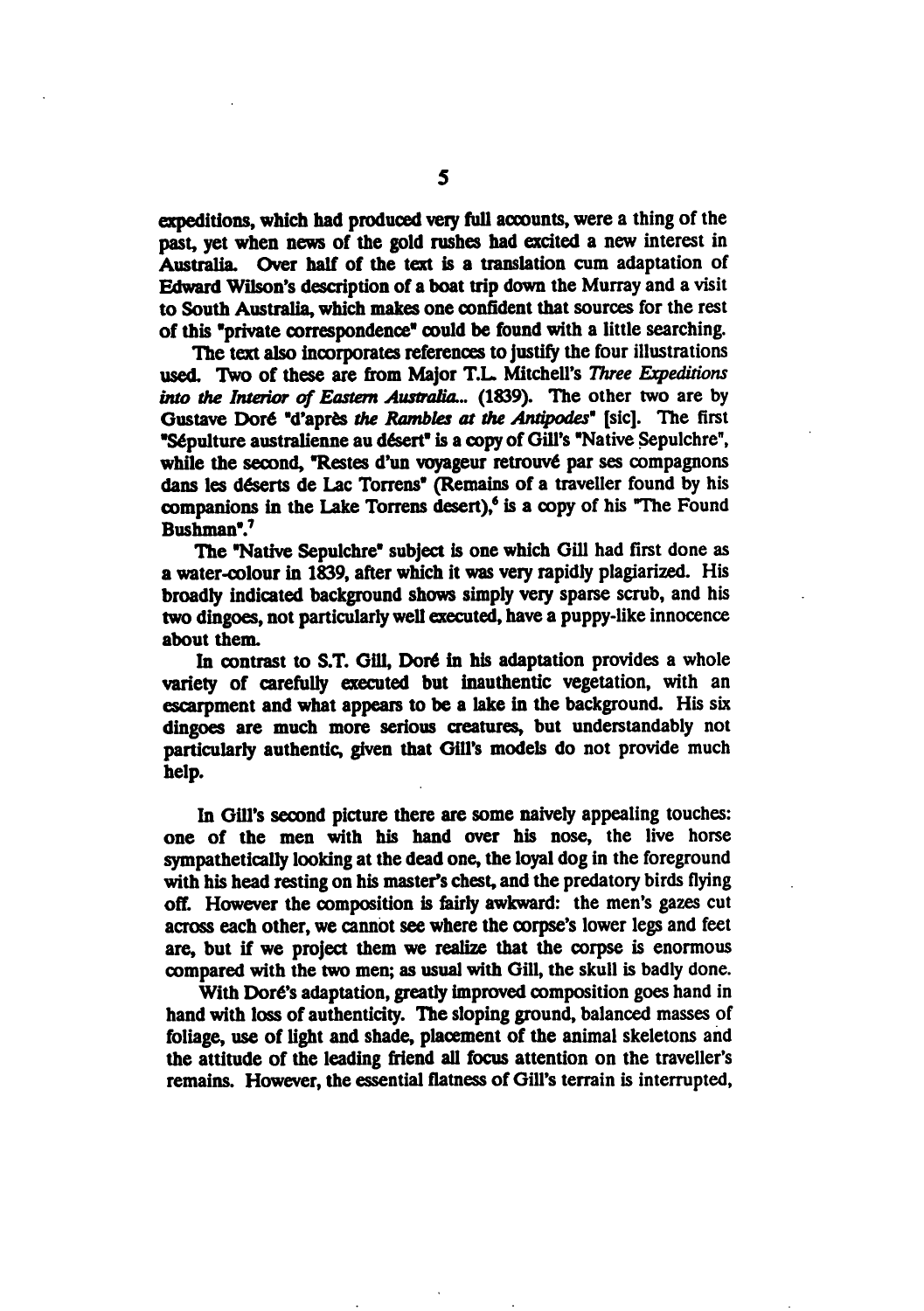while the profusion of trees and plants makes the scene decidedly undesert-like and indicates the presence of water which could have saved the traveller's life. The skull is a distinct improvement on Gill's, but once again we might question the proportions of the skeleton, anatomy never having been one of Dor6's strong points.

In adapting Gill's pictures in the way that he did, with a care for composition and incidental embellishment, Dor6 was possibly conforming to a house style, but it maybe seen as characteristic of his own predilections, as well as of a tendency already seen in Les Chercheurs d'or to present Australia as a land of the hazardous and bizarre, that form the twelve Gill Rambles... lithographs he chose the two most gruesome, both involving corpses.

While these two cases of adaptation of Gill may ebb seen as further instances of the way his work was plundered by others, it should be pointed out that the illustrations had become Wilson's property through being commissioned, and that Le Tour du Monde does make due acknowledgement to Rambles at the Antipodes. This seems to suggest that some sort of agreement had been arrived at with Wilson, whether with Hubert de Castella as intermediary or not it is impossible to say with certainty, although everything points to his involvement. If the illustrations were copies with Wilson's concurrence, presumably parts of his text were translated and incorporated likewise.

Hubert de Castella's "Reminiscences" are completely silent about this matter. Although he mentions Eugen von Guérard and Nicholas Chevalier somewhat critically as colonial artists whom he may well have equalled or surpassed had circumstances been different, he does not refer to Gill at all. This was possibly because Gill ended his days as an impecunious and pathetic figure selling his work in bars, something like that which Hubert's father had seen as typical of the artist.

If Hubert was indeed responsible for passing on the Rambles... material, he must have been a doubly welcome guest at that lunch: not only was he bringing to Hachette an authentic first-hand account, and illustrations to go with it, of the most newsworthy part of Australia, namely Victoria, at the time, but passing on a source of text and illustrations for Le Tour du Monde's first, and inauthentic, feature on two other parts of it. This complementarity was probably no accident, giving a coverage as it did of the three most important mainland colonies.8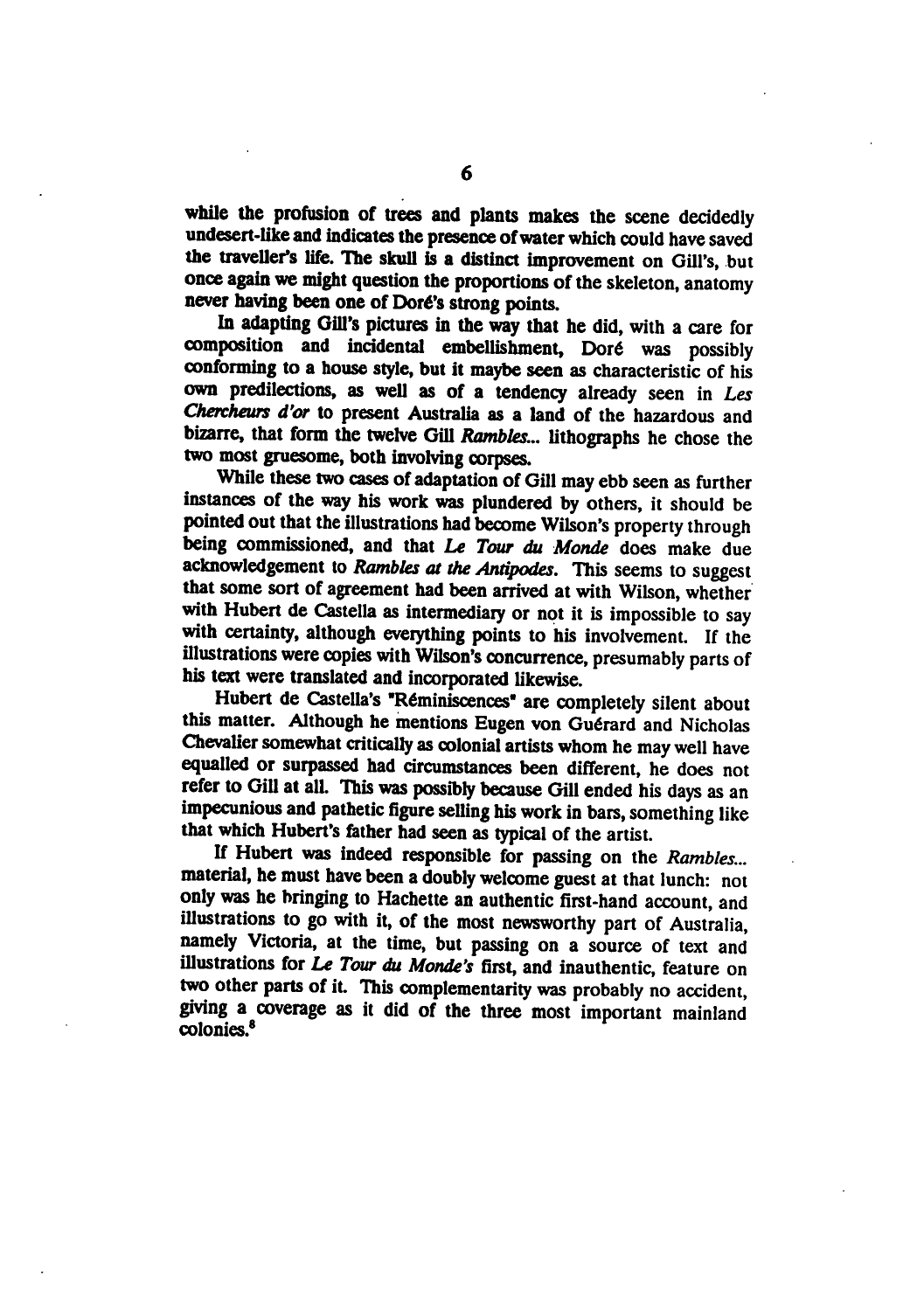## Notes

- 1. As an example of tbe way Gill's sketcbes "were unscrupulously taken and used in other books without acknowledgement", Bowden cites the publication edited by John Sherer, The Gold-Finder of Australia; How He Went, How He Fared, and How He Made His Fortune, London, Clarke, Beeton and Co., 1853. Most of the illustrations in this were copied by W. A. Nicholls from Gill's gold-field pictures, and the text, taken for many years to be an authentic first-hand account, is actually woven around these illustrations. When an adapted version was translated into French by Raoul Bourdier in 1856 under the title Les Chercheurs d'or, Gustave Doré was commissioned to do the illustrations. However, he rarely contented himself with merely copying Nicholls' copies of Gill and other artists. More characteristically he re-created the setting and theme of some of them, and originated other illustrations, not always felicitously, from the text. Thus, almost certainly without being aware of it, Doré had already copied Gill at one remove, and it would be interesting to know whether he had a sense of  $d\ell j\dot{a}$  vu when later copying directly from Gill material (see K.M. Bowden, Samuel Thomas Gill Artist, pp. 45, 47).
- 2. According to Eric C. Rolls, Wilson seems first to have become interested in acclimatization of exotic species with his purchase of some nightingales from a bird-dealer who had arrived in Melbourne with a stock of European birds early in 1857 (see They All Ran Wild: the story of pests on the land in Australia, Sydney, Angus and Robertson, 1969.)
- 3. See A.D.B., 6.
- 4. Rambles at the Antipodes: a Series of Sketches..., W.H. Smith and Son, 1859. Copies with a differently coloured but otherwise identical cover and slightly different title page, but also printed in London, were published in Melbourne in 1859 by James Caple.
- 5. Le Tour du Monde, 1860, pp.182-92.
- 6. The mention of Lake Torrens in Doré's title constitutes an attempt to link the illustration with the text, but Gill's picture has no specific context, and is meant to illustrate a characteristic situation. It forms a pair, and thereby evokes a grim irony, with "The Lost Bushman", in which we see an anxious wayfarer with his horse and dog crossing desolate country. When found they are all dead.

## 7